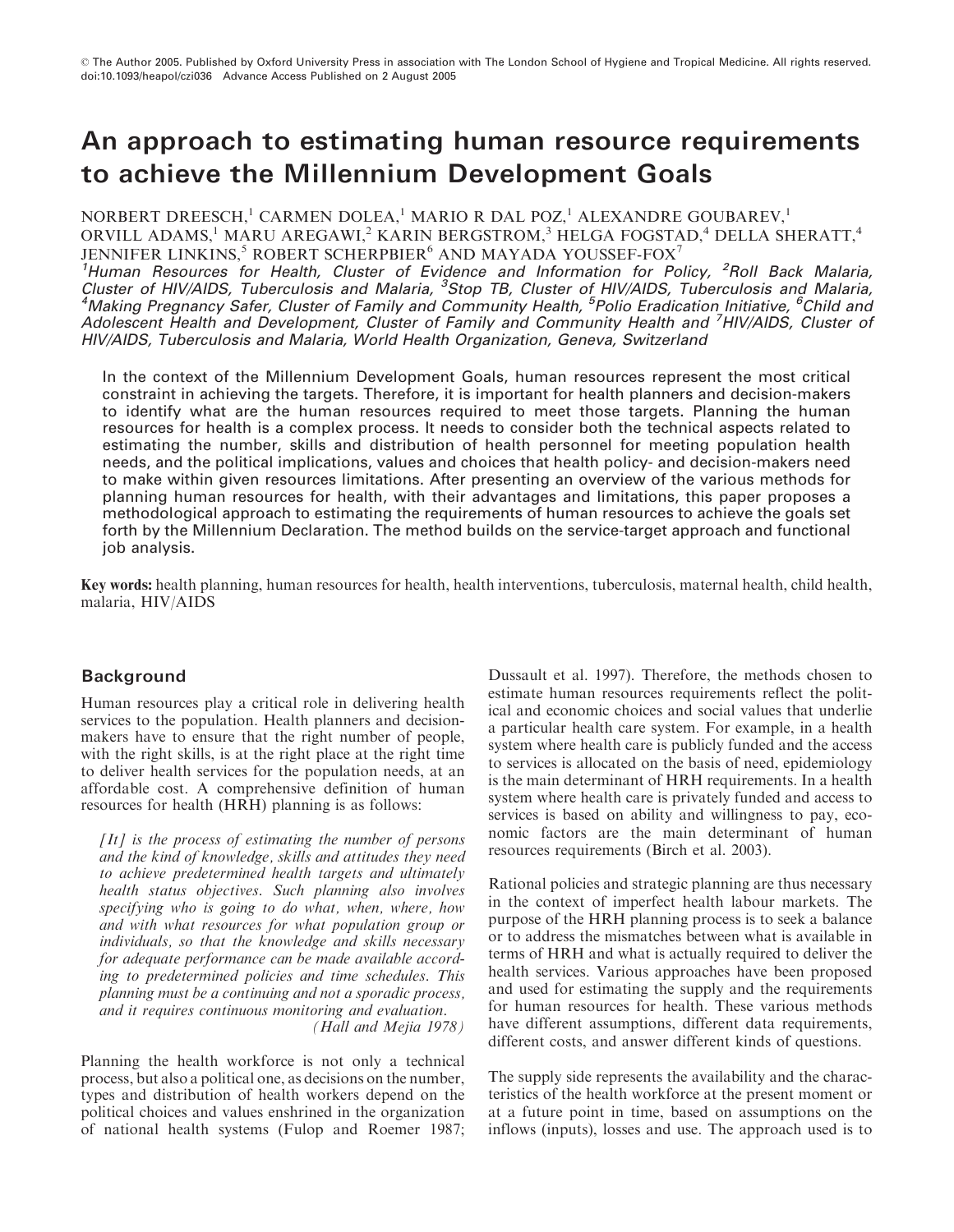assess the availability of human resources ('active supply') as the difference between future increments (from new graduates, transfers from other occupations, immigration) and projected losses (through deaths, retirements, emigration, transfer to other occupations, and 'inactive supply', usually unemployed health workers). It usually requires extensive data collection and assumptions on attrition rates, both from training institutions and the health system (Hall and Mejia 1978).

To estimate the HRH requirements, four methods have been traditionally described: needs-based approaches, utilization or demand-based approaches, health workforce to population ratios, and the target-setting approach (Hall and Mejia 1978; Markham and Birch 1997). Table 1 presents the advantages and limitations of these methods as well as those of the approach proposed in this paper.

With the exception of the health workforce to population ratios approach, these methods seek to translate the required number and types of health services into time estimates, and then express these as full-time equivalents of health personnel, using norms and standards on the actual productive time. The difference between these methods resides in the way in which the required health services are identified. For instance, in the needs-based approach, the number and type of health services to be delivered are estimated based on the health needs of the population, assuming that all health needs can and should be met, and using professional judgments on what are the most appropriate services and technologies to meet those needs. However, this approach does not take account of users' perspectives based on their values, culture and traditions. Neither does it take into account the different perceptions of patient/client need as viewed by the various types of health workers, who all may hold vastly different perceptions based on their values, traditions and professional judgments.

In the target-setting approach, the number and types of services are set by health authorities as specific targets, at various levels of care, considering the current level of technology, the demand of the population for certain services and the various services already performed by health workers. The utilization-based approach usually takes the current level of health services utilization as being appropriate to meet the health needs and projects the future requirements of the health workforce based on future changes in the structure of the population (Hall and Mejia 1978; Hornby et al. 1980).

Once the number and types of services have been identified, translating them into time requirements can be done in two ways. One way is by using professional judgments or expert opinions on the expected time required to deliver specific health interventions. For example, a panel of experts (the Delphi technique) is asked to make assumptions on what is the time required to deliver specific health interventions, given specific technological resources and at various levels of care, by

various professional categories. Another way is to actually measure the time taken to deliver specific services through time-motion studies, patient flow analysis or activity sampling techniques (WHO 2001).

There are many methodological limitations to these approaches for HRH planning at country level. Most of the time HRH planning is seen as an isolated technical process, not linked with national health policy, the health needs of the population or health outcomes. Often HRH planners and decision-makers do not have adequate data on which to base their decisions, and there is too much emphasis on quantitative aspects, with too little on the qualitative. Planning is most often profession-specific, considering only one or two of the health professions, usually doctors and nurses. It does not consider teams and ignores the variations in practice and the possibility of using substitute health workers, or changing the current level of productivity. Usually these methods do not consider the level of resources committed to health care and other economic aspects, and the assumptions they use need to be evaluated for relevance and accuracy (O'Brien-Pallas et al. 2001a; Murphy 2002). Further detailed methodological discussion and policy considerations on planning approaches have been proposed in the literature, although they do not specifically address the developing country context (Bloor and Maynard 2003).

Various authors have proposed adaptations and amendments of these methods to overcome these shortcomings (Adams and Wood 1990; O'Brien-Pallas et al. 2001b; Birch et al. 2003; Kurowski et al. 2003). The adjusted service target approach was proposed by Adams and Wood (1990) to estimate physician requirements for Canada. The model attempted to establish appropriate service targets by critically examining the current levels of services and adjusting to reflect expert opinion on the methods by which they are delivered. In effect, it uses utilization data, adjusted to reflect expert opinion on norms of care, within a known environment. However, the model only addressed physicians' requirements, without looking at the potential substitution between health professions.

Another approach, called NTTP (needs, service targets, time and productivity), was proposed to estimate the human resources requirements to deliver health interventions related to the Millennium Development Goals (Kurowski et al. 2003). The quantity of services was estimated for 33 priority health interventions recommended by the Commission on Macroeconomics and Health, which were advocated to address the disease burden attributable to tuberculosis, malaria, childhood disease, maternity-related conditions and HIV/AIDS. This method is very close to the approach presented here, the difference being in the way the interventions are identified and in the way time estimates are elicited.

The World Health Organization (WHO) proposed 'coordinated health and human resources development'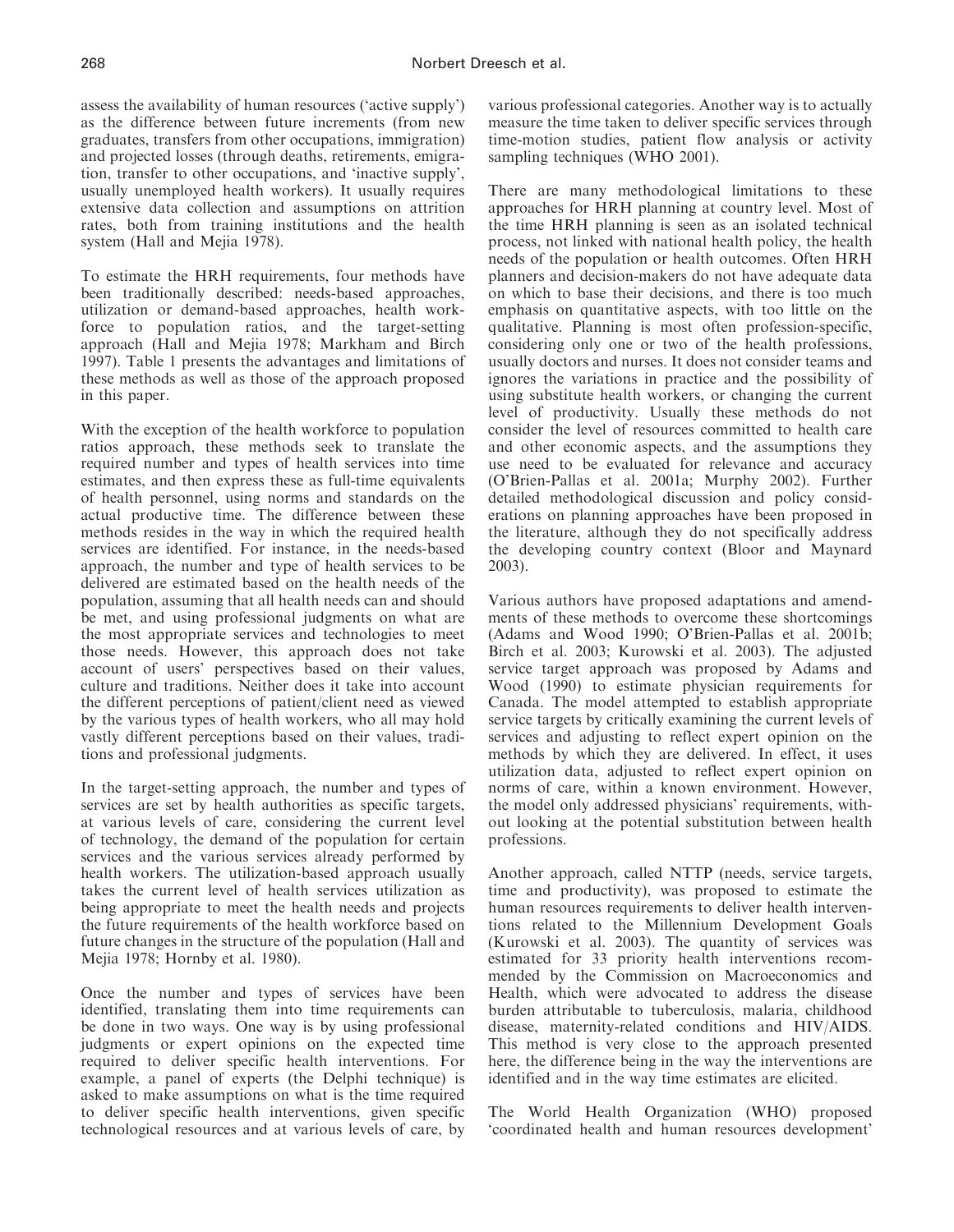| Method for estimating Description<br>HRH requirements |                                                                                                                                                                                                                                                                                                                                                                                                                                                                                                 | Assumptions                                                                                                                                                                                                                                                                                                                     | Advantages                                                                                                                                                                                                                                                                                                                            | Limitations                                                                                                                                                                                                                                                                     |
|-------------------------------------------------------|-------------------------------------------------------------------------------------------------------------------------------------------------------------------------------------------------------------------------------------------------------------------------------------------------------------------------------------------------------------------------------------------------------------------------------------------------------------------------------------------------|---------------------------------------------------------------------------------------------------------------------------------------------------------------------------------------------------------------------------------------------------------------------------------------------------------------------------------|---------------------------------------------------------------------------------------------------------------------------------------------------------------------------------------------------------------------------------------------------------------------------------------------------------------------------------------|---------------------------------------------------------------------------------------------------------------------------------------------------------------------------------------------------------------------------------------------------------------------------------|
| Needs-based                                           | on estimated health deficits of the<br>Estimates future requirements based<br>'service needs' based on service<br>Projects age- and gender-specific<br>Converts projected service needs<br>to persons requirements using<br>norms and morbidity trends<br>productivity norms and<br>professional judgment<br>population                                                                                                                                                                         | All health care needs can and should<br>Resources are used in accordance<br>Cost-effective methods to address<br>the needs can be identified and<br>implemented<br>with needs<br>be met                                                                                                                                         | population using a mix of HRH<br>such as prenatal and child care<br>Has the potential of addressing<br>Is useful for some programmes<br>Is independent of the current<br>health service utilization<br>professional ethics, easy<br>the health needs of the<br>Is logical, consistent with<br>Is useful for advocacy<br>to understand | If technology changes, it requires norms<br>Is likely to project unattainable service<br>allocation of resources among other<br>Ignores the question of efficiency in<br>Requires extensive data<br>and staff targets<br>update<br>sectors                                      |
| (or demand-based)<br>Utilization-based                | based on current level of service<br>utilization in relation to future<br>Estimates future requirements<br>projections of demographic<br>profiles                                                                                                                                                                                                                                                                                                                                               | mortality, fertility and migration<br>Age- and sex-specific requirements<br>in age- and sex-specific rates of<br>Current level, mix, distribution of<br>the population changes in ways<br>health services are appropriate<br>predictable by observed trends<br>Size and demographic profile of<br>remain constant in the future | population-specific utilization<br>due to no or little change in<br>Economically feasible targets<br>rates (assumed)                                                                                                                                                                                                                  | arising from the assumptions proving<br>since future population segments are<br>Overlooks the consequences of 'errors'<br>assumed to have similar utilization<br>Produces a 'status quo' projection,<br>rates as base year segments<br>Requires extensive data<br>to be invalid |
| to population ratio<br>Health workforce               | Specifies desired worker-to-<br>population ratio                                                                                                                                                                                                                                                                                                                                                                                                                                                | ratio or a reference country, with<br>Often based on current best region<br>a similar but presumably more<br>developed health sector                                                                                                                                                                                            | Quick, easy to apply and<br>to understand                                                                                                                                                                                                                                                                                             | Does not allow to explore interactions<br>between numbers, mix, distribution,<br>Base year maldistribution will likely<br>Provides no insight into personnel<br>productivity and outcome<br>continue in target year<br>utilization                                              |
| Service target-based                                  | requirements by means of staffing<br>Sets targets for the production and<br>Converts these targets into HRH<br>delivery of specific outcome<br>and productivity standards<br>oriented health services                                                                                                                                                                                                                                                                                           | practicable and can be achieved<br>It assumes that the standards of<br>within the timescale of the<br>each service covered are<br>projection                                                                                                                                                                                    | Can assess interactions between<br>Relatively easy and<br>understandable<br>variables                                                                                                                                                                                                                                                 | Potentially unrealistic assumptions                                                                                                                                                                                                                                             |
| target approach<br>Adjusted service                   | intervention, based on time-motion<br>Estimates time requirements for each<br>profile, and programmatic targets<br>into adjusted full-time equivalents,<br>epidemiological and demographic<br>Identifies tasks and skills required<br>Translates the time requirements<br>Identifies service needs based on<br>strategic interventions for the<br>to deliver the evidence-based<br>specific programs, based on<br>studies or expert opinion<br>functional job analysis<br>based on productivity | interventions can be delivered<br>in all settings/conditions<br>Effective evidence-based                                                                                                                                                                                                                                        | towards competency-based training<br>occupation-based training/practice<br>Useful to identify training needs<br>Useful for specific programmes<br>Looks at efficiency issues and<br>potential for combination<br>Goes beyond the traditional<br>and service<br>of skills                                                              | supplies and logistics are in place to<br>Can only be effective if infrastructure,<br>Requires detailed workflow studies or<br>expert assessment and opinion<br>support HRH                                                                                                     |

Table 1. Approaches used to estimate requirements for human resources for health Table 1. Approaches used to estimate requirements for human resources for health

Source: Hall and Mejia (1978), Markham and Birch (1997), O'Brien-Pallas et al. (2001a). Source: Hall and Mejia (1978), Markham and Birch (1997), O'Brien-Pallas et al. (2001a).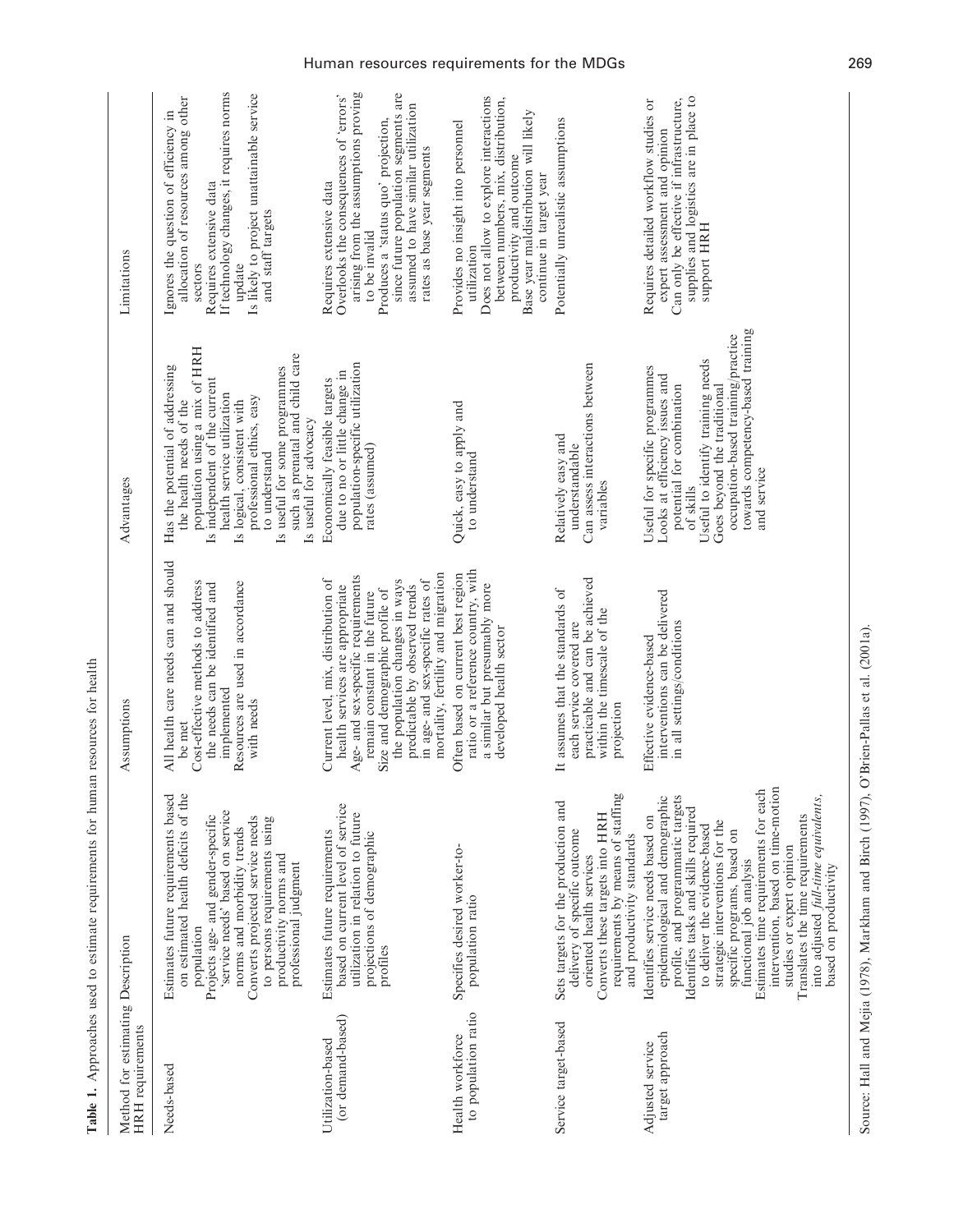as a more comprehensive and systematic approach for health systems and human resource development (WHO 1990). The approach proposed fundamental changes in the philosophy of planning towards interdisciplinary and intersectoral planning. However, the shift was very difficult to transfer from theory into practice, particularly in the context of public and health sector reforms (IHHRDP 1995). Public sector reform drives during the 1990s were characterized by a focus on implementing stringent fiscal reforms, often resulting in public sector hiring freezes. At the same time, more pluralist health systems emerged, with a lack of stewardship exercised towards the development of a balanced health workforce. There is a perceived need today to use a combination of quantitative and qualitative methods and techniques, as well as managerial and economic approaches, which will contribute to a better integration and coordination of human resources planning in national health planning and policy development.

# The Millennium Development Goals

In the context of the Millennium Development Goals (MDGs), human resources for health pose a new challenge for health policy- and decision-makers in countries, and the question of having the right number, the right skills and the right distribution of health workers to meet the MDGs is one that many governments are struggling with.

Three of the eight MDGs address health issues and aim at reducing child mortality, improving maternal health, and combating HIV/AIDS, malaria and other diseases (United Nations 2000).

The burden of each of the health problems addressed by the MDGs is well known. The HIV/AIDS pandemic continues to spread unabated in many parts of the world, although some countries have shown that political leadership and concerted action by all sectors of society can lead to tangible progress. The goal of covering 3 million people suffering from HIV/AIDS with antiretroviral therapy (ART) by the year 2005 was proposed at the International AIDS Conference held in Barcelona in July 2002. It was also embraced by WHO, and declared one of the major priorities of action by the newly appointed WHO Director General, Dr JW Lee, in 2003 (Lee 2003).

Tuberculosis (TB) has re-emerged as a major cause of death and disability in many countries, and the development of multidrug-resistant strains has complicated its clinical management. The WHO-recommended TB-control strategy known as DOTS is a cost-effective combination of technical and managerial components, which has proved successful in large and small countries, both rich and poor, in the treatment of tuberculosis. The five elements of the DOTS strategy, considered essential for global TB control, are: political commitment; case detection using sputum microscopy among persons seeking care for prolonged cough; standardized short-course

chemotherapy under proper case-management conditions, including directly observed treatment; regular drug supply; and a standardized recording and reporting system that allows assessment of individual patients as well as overall programme performance (WHO 1999). However, many countries have failed to achieve the global targets of detection (70% of infection cases) and of cure (85% of those detected) by the year 2000, citing human resource constraints as a major bottleneck (Bergstrom 2002; WHO 2003). Overall, it is estimated that less than 27% of the world's active TB cases are under DOTS care (WHO 2003).

Malaria causes at least 300 million cases of acute illness each year, and is the leading cause of death in young children. Pregnant women are the main adult risk group in most endemic areas of the world. Each year, around 90% of the more than 1 million deaths from malaria worldwide occur in Africa; this constitutes 10% of the continent's overall disease burden (WHO and UNICEF 2003).

The Integrated Management of Childhood Illness (IMCI) strategy targets children for specific interventions that have the potential to reduce the most important causes of childhood mortality (pneumonia, diarrhoea, malaria, measles, HIV/AIDS, neonatal causes and malnutrition) (Gove 1997; Tulloch 1999). Children under five bear 19% of the total global mortality (Mathers et al. 2002), and nearly all deaths (97%) occur in poor developing countries (Mathers et al. 2003). A limited set of evidence-based interventions, including those contained within IMCI, could prevent two-thirds of mortality by 2015, and thus help reach the MDG related to child mortality (Jones et al. 2003). However, efforts to attain universal coverage with these interventions need to be stepped up substantially. This requires reaching out to communities (Bryce et al. 2003) and addressing financial as well as human resource barriers (Bellagio Study Group on Child Survival 2003).

The 'Making Pregnancy Safer' initiative is promoting strategies to ensure skilled care is provided to all pregnant women, women in childbirth and newborns in order to reduce maternal and perinatal mortality and morbidity. Every year approximately 8 million women world-wide endure pregnancy-related complications and over half a million die as a result; some 3.9 million newborn babies die during their first week of life and another 3 million are born dead (WHO, UNICEF and UNFPA 2004). One of the key interventions to reduce the burden of maternal and newborn morbidity and mortality is to ensure that births are attended by skilled health workers, who are accredited health professionals such as midwife, doctor or nurse, who have been educated and trained to proficiency in the skills needed to manage normal (uncomplicated) pregnancies, childbirth and the immediate postnatal period, and in the identification, management and referral of complications in women and newborns (WHO 2004).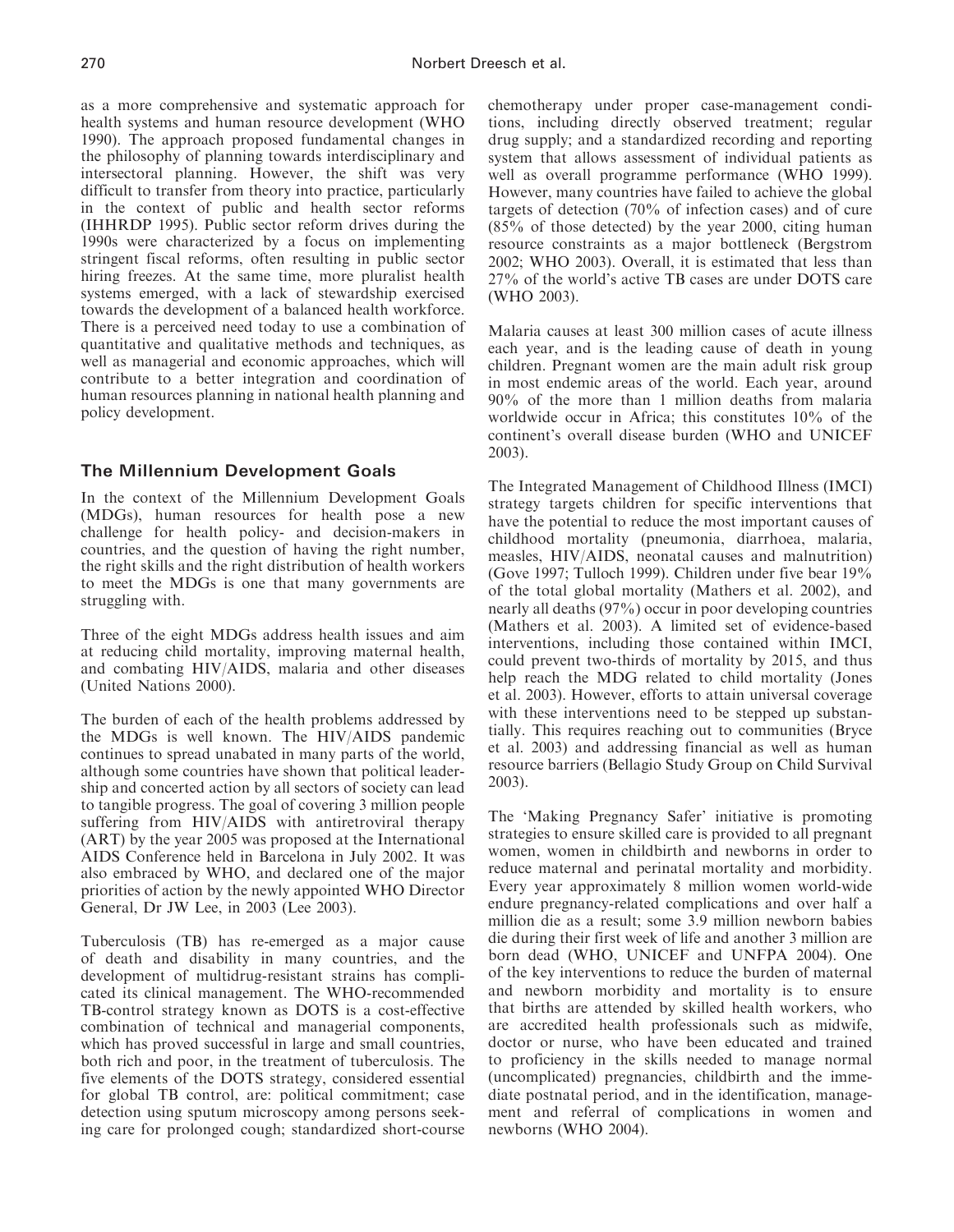#### Strategies and constraints to implementation

The global strategies that each programme at WHO proposed to address these challenges have several elements in common; for example, the strong dependency on human resources; the need for strong surveillance and monitoring systems; the requirement for accessible and affordable drug supply; the focus on prevention; and the need for programmes for particular target groups and emergency situations (WHO and UNICEF 1999; WHO 1999, 2002b, 2002a). The actual implementation of these strategies faces several constraints, spanning a range from weak political commitment and financial constraints, through to managerial and organizational weaknesses, lack of a primary health care infrastructure and limited access to drugs.

However, the major constraint that each of the specific programmes has noticed in the implementation of their strategies relates to human resources for health. For example, a study commissioned by the Global Alliance for Vaccines and Immunization (GAVI) found that management and human resources represent a major constraint in 40 Vaccine Fund-eligible countries, in 18 being the primary barrier for immunization scale-up (McKinsey Group 2003). The annual review of the STOP TB programme found that 10 of the 22 high burden countries reported major deficiencies in staffing at central level, while another seven countries struggle with inadequately trained staff at periphery level (WHO 2003). Reviews of the implementation of IMCI noted human resource barriers as critical health system constraints and recommended that, in order to achieve the under-five targets of the MDGs, countries and implementing partners urgently needed to increase and make better use of the existing human and financial resources devoted to child health programmes (WHO 2002b; DfID et al. 2003).

The main HRH constraints to deliver priority health interventions are:

- inadequate number of health staff due to low financial resources;
- uneven distribution of health workers at different levels;
- high attrition and low replacement rates;
- inappropriate or inadequate training with curricula that are not needs-based;
- poor policies and practices for human resources development (poor career structures, working conditions and remuneration);
- high staff turnover;
- lack of supportive supervision;
- lack of integration with the private sector;
- poor access to information and knowledge resources; and
- low morale and motivation.

In the following section we provide a method to estimate the human resources requirements to achieve the MDGs, as one step towards addressing the above concerns. The method builds on the service target approach and the functional job analysis, and seeks to identify skills and time requirements, as well as potential efficiency gains across various priority health programmes.

## An approach to estimating HRH requirements to achieve the MDGs

An inter-cluster collaborative working group within WHO is working towards developing a methodology to estimate the HRH requirements for priority health interventions. The approach involves the following steps:

- (1) Identify the needs for services, based on the incidence and prevalence of health problems, demographic characteristics of the population, and (internationally) the targets set forth by the MDGs, or (at country level) targets identified in health sector strategic plans.
- (2) Identify the interventions required to deliver these services, at each level of care, based on the strategies proposed by various programmes.
- (3) Identify the tasks and skills required to deliver those specific interventions, at each level of care, using a functional job analysis.
- (4) Estimate the time requirements for each of the interventions, at each level of care, based on programme expert opinion or data provided by time-motion studies; express time requirements in full-time equivalents.
- (5) Identify possible overlap/synergies between skills and possible time-savings effected by combining various skills; build in productivity.
- (6) Estimate adjusted full-time equivalents.

Figure 1 presents schematically the adjusted service targets approach for estimating the human resources requirements for priority health problems.

The framework builds on the functional job analysis or task analysis (Moore 1999). A task is defined as a unit of work which can be described in a task statement, which answers the following questions: who performs what action, to whom or what, upon what instructions or sources of information, using what tools, equipment or work aids, in order to produce what output. The task analysis seeks to define and describe the knowledge, skills and abilities (KSA) involved in a job. These KSA serve to specify both what is required by the job and the health worker qualifications for the job. KSA are the essential information needed by organizations for carrying out their diverse HRH functions and can provide an excellent basis for estimating personnel requirements.

A matrix has been developed, in which the various programmes can list the tasks that need to be performed at various levels of care (Figure 2). The levels of care and the task categories are listed in Table 2. Using this matrix, each programme can identify the skills required to deliver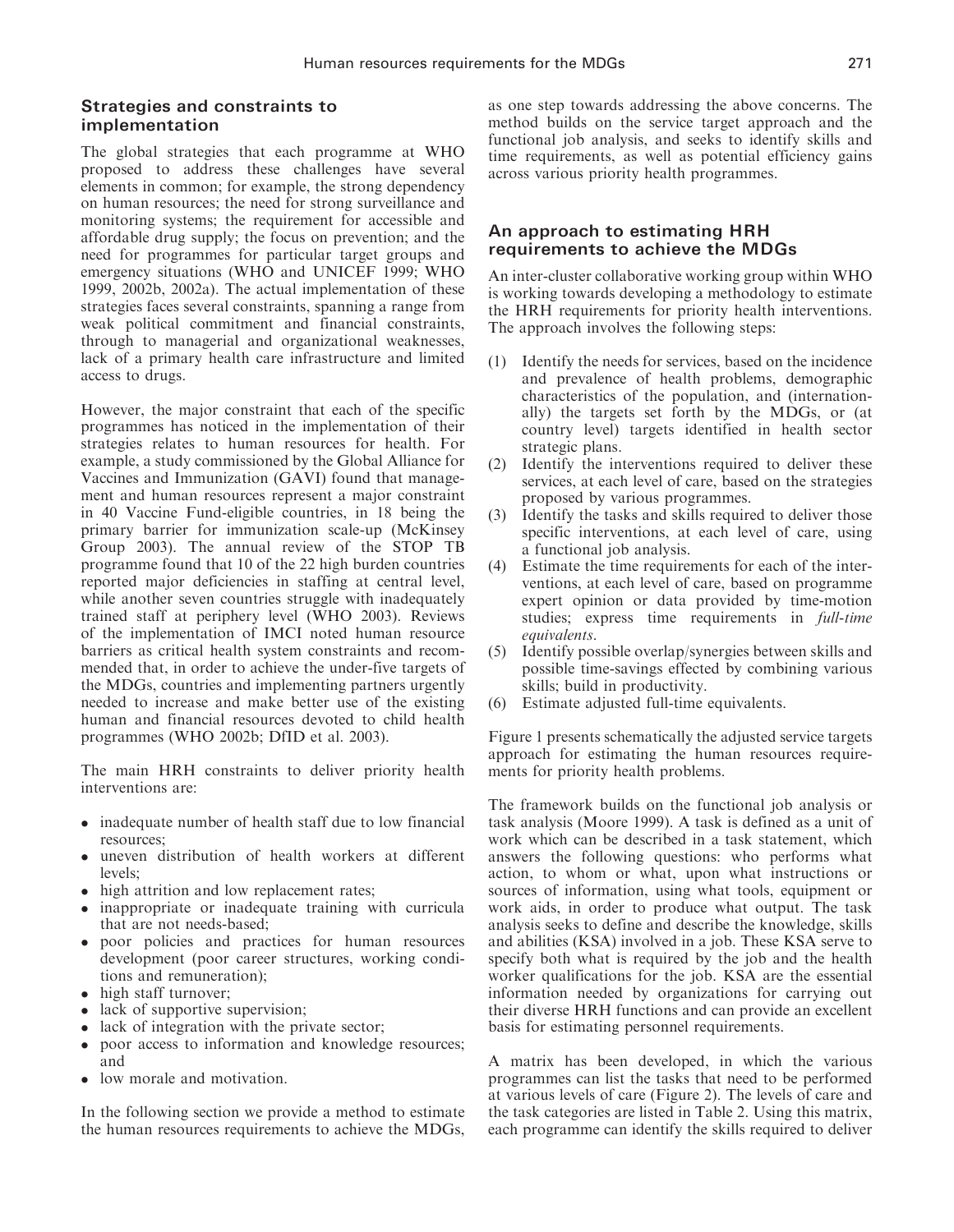

Figure 1. Adjusted service target approach for HRH planning

|                                      |                                            | EPI/Polio/HIV/AIDS/Malaria/StopTB/MMPR/IMCI |                           |                                       |                         |                                  |  |
|--------------------------------------|--------------------------------------------|---------------------------------------------|---------------------------|---------------------------------------|-------------------------|----------------------------------|--|
| Level of<br><b>Intervention</b>      | <b>Task category</b>                       | Tasks to be<br>performed                    | <b>Skills</b><br>required | <b>Training</b><br>programme<br>needs | <b>Time</b><br>required | Productivity<br>efficiency gains |  |
| <b>National</b><br>programme office  | Programme<br>management                    |                                             |                           |                                       |                         |                                  |  |
|                                      | Prevention                                 |                                             |                           |                                       |                         |                                  |  |
|                                      | Diagnosis                                  |                                             |                           |                                       |                         |                                  |  |
|                                      | Treatment                                  |                                             |                           |                                       |                         |                                  |  |
|                                      | Counselling                                |                                             |                           |                                       |                         |                                  |  |
|                                      | Drug<br>procurement                        |                                             |                           |                                       |                         |                                  |  |
|                                      | Data<br>management                         |                                             |                           |                                       |                         |                                  |  |
|                                      | Surveillance                               |                                             |                           |                                       |                         |                                  |  |
|                                      | Action for social<br>behavioural<br>change |                                             |                           |                                       |                         |                                  |  |
|                                      | <b>Others</b>                              |                                             |                           |                                       |                         |                                  |  |
| Sub-national/<br>Provincial          | $\mathbf{u}$                               |                                             |                           |                                       |                         |                                  |  |
| <b>District health</b><br>office     | $\mathbf{u}$                               |                                             |                           |                                       |                         |                                  |  |
| Hospital                             | $\mathbf{u}$                               |                                             |                           |                                       |                         |                                  |  |
| <b>Health centre</b>                 | Ħ                                          |                                             |                           |                                       |                         |                                  |  |
| Other lower health<br>facilities     | $\blacksquare$                             |                                             |                           |                                       |                         |                                  |  |
| <b>Community level</b><br>activities | Ħ                                          |                                             |                           |                                       |                         |                                  |  |

Figure 2. A matrix for task analysis across various health problems

their interventions, at each level of care, as well as the training needs, which in this case refer to the additional in-service training required from the perspective of each programme, based on the case management tasks

identified. Pre-service training is not considered here, as this is taken as a prerequisite and does not consume time from the health worker on the job. Nevertheless, the principles of functional job analysis are equally valid for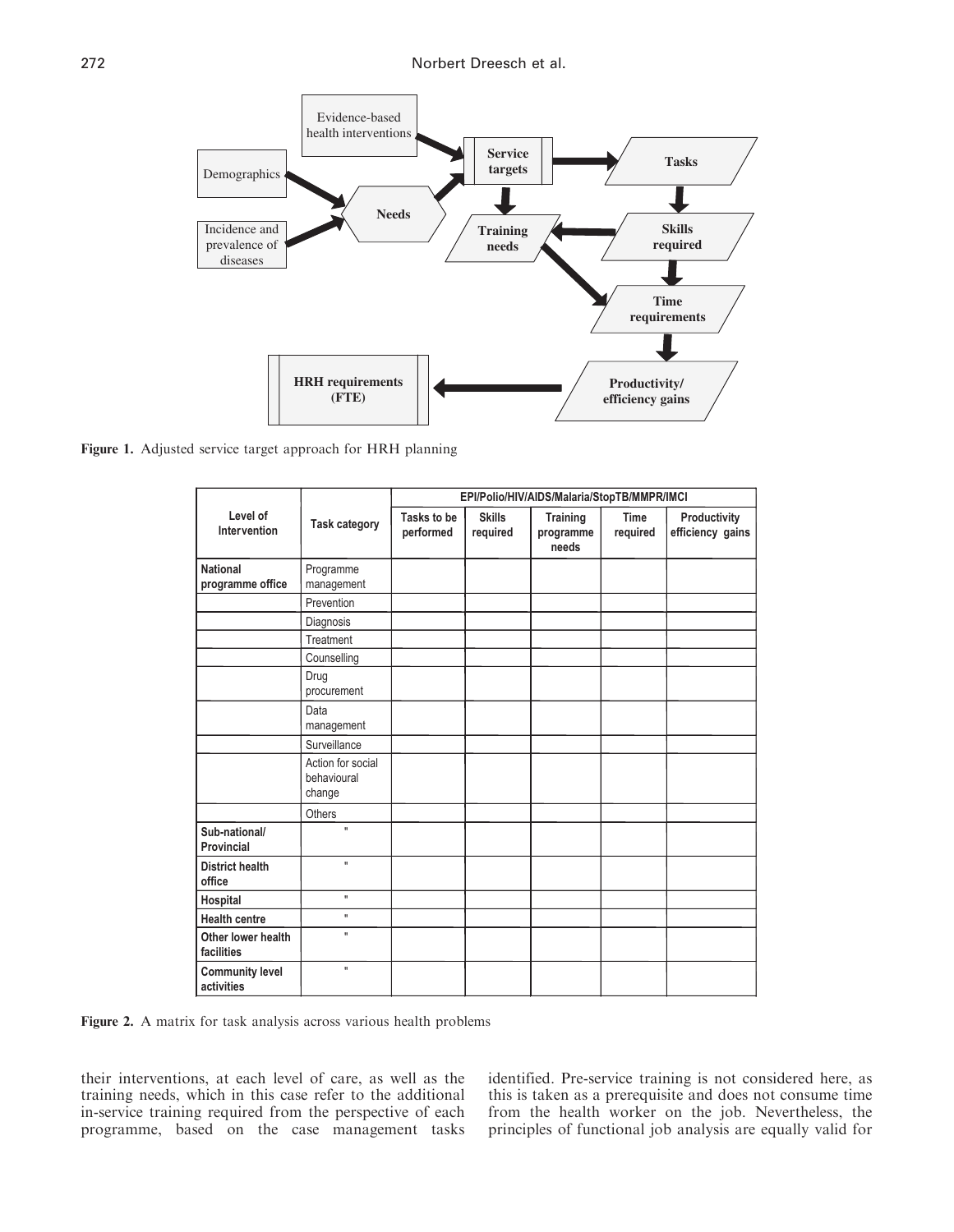Table 2. Levels of care and task categories

| Levels of care                                                                                                                                   | Task category                                                                                                                                                                |  |  |  |
|--------------------------------------------------------------------------------------------------------------------------------------------------|------------------------------------------------------------------------------------------------------------------------------------------------------------------------------|--|--|--|
| national<br>provincial/state<br>district health office<br>hospital<br>health centre<br>other lower health facility<br>community-level activities | programme management<br>prevention<br>diagnosis<br>treatment<br>counselling<br>pharmaceuticals<br>• surveillance<br>data management<br>action for social behaviour<br>change |  |  |  |

pre-service training. Time requirements to deliver the tasks listed, as well as to participate in in-service training, will form the total amount of time required by health workers to deliver quality interventions. Then, across the matrix, it is possible to identify potential overlaps and synergies between various programmes.

In listing the various administrative, managerial and operational tasks across distinct system levels, e.g. national, provincial and health centre, it will be possible to see whether skills can be combined, synergies be derived in other ways, and which alternatives countries may choose to locate specific tasks and functions at distinct operational levels. Also, at the training levels, it is possible to identify a core set of skills, common to all priority programmes, such as communication skills or supervisory skills, that can be taught in one single course. On the other hand, it is also known that health staff delivering first-line services are usually enrolled for the training courses of all priority programmes, sometimes for long periods of time, impacting on the regular delivery of services. Identifying the training needs for each of these programmes at various levels of care is a pre-requisite for a more efficient organization and planning of the training sessions.

The time requirements for delivering the tasks can be elicited through either expert opinion or field observation (time and motion studies, patient flow analysis, activity sampling technique) (Hurst 2002). In the approach used here, the time estimates proposed by each specific programme, as they are observed in the literature and confirmed by programme staff/experts, are then translated into full-time equivalents, expressing the human resources required for these tasks at each level of care. It has to be recognized, however, that the total number of full-time equivalents for specific coverage goals does not translate directly into a number of new staff members to be trained, but gives an order of magnitude on the amount of staff working time needed to achieve the goals. As existing staff already perform a multitude of functions, inclusive of covering some of the tasks requested by MDGs, local adjustment will have to be made in order to quantify additional need correctly. The difference between the current availability of staff and the HRH requirements estimated using the 'benchmark' time estimates would represent the HRH gap.

The process of getting from the listing of tasks and identification of skills/competencies to estimating the time requirements for all the programmes has been tested initially within the specific context of two countries (Ghana and Ethiopia). A first attempt to use this matrix has been made from the perspective of one programme (Roll Back Malaria); the exercise emphasized the importance of contextual factors in defining skills and competencies, at the national strategic level (Marsden et al. 2003).

## **Discussion**

There are a number of reasons for choosing this particular approach in planning for HRH requirements: the MDGs set specific objectives for health and there are a number of specific interventions to achieve these objectives, when delivered to the population in need. It is also possible to set service targets based on these interventions. The functional job analysis allows for clearly identifying the skills required to deliver specific tasks, and for identifying potential synergies and time savings across specific interventions. The data required for this exercise are not very complex, and the involvement of the actual providers in estimating the time requirements gives the approach a participatory nature, which is absent in all the other approaches for HRH planning.

However, several limitations need to be considered when using the approach proposed here. There are technical difficulties in some settings to actually define the tasks that need to be performed, and often the skills required do not match with those existing. When timing the various tasks at various levels, there is a danger of over-estimating the requirements by adding up apparently small differences observed at lower levels of care. Then, in terms of planning, the exercise should consider the feasibility of getting the estimated number of staff, given the available resources. While this method only focuses on the priority health problems related to the MDGs specifically in the developing country context, the approach could be extended to other health problems that are considered priorities for a given country at a given moment in time.

In attempting to integrate human resources planning across health priority programmes, it will be necessary to analyze three questions: why to integrate, what to integrate, and at what level of care. It is important to understand that by integrating some of the tasks performed by various staff for various health interventions, it is possible to achieve efficiency gains. It is, however, equally important to identify the various functions that need to be integrated, like deployment, planning, supervision, service delivery. Finally, some of these functions could be better performed at central level, while others could be delivered using a horizontal approach at the local level. The nature of the tasks within each category varies per level. For example, at central level the task related to diagnosis may be to set diagnostic standards and to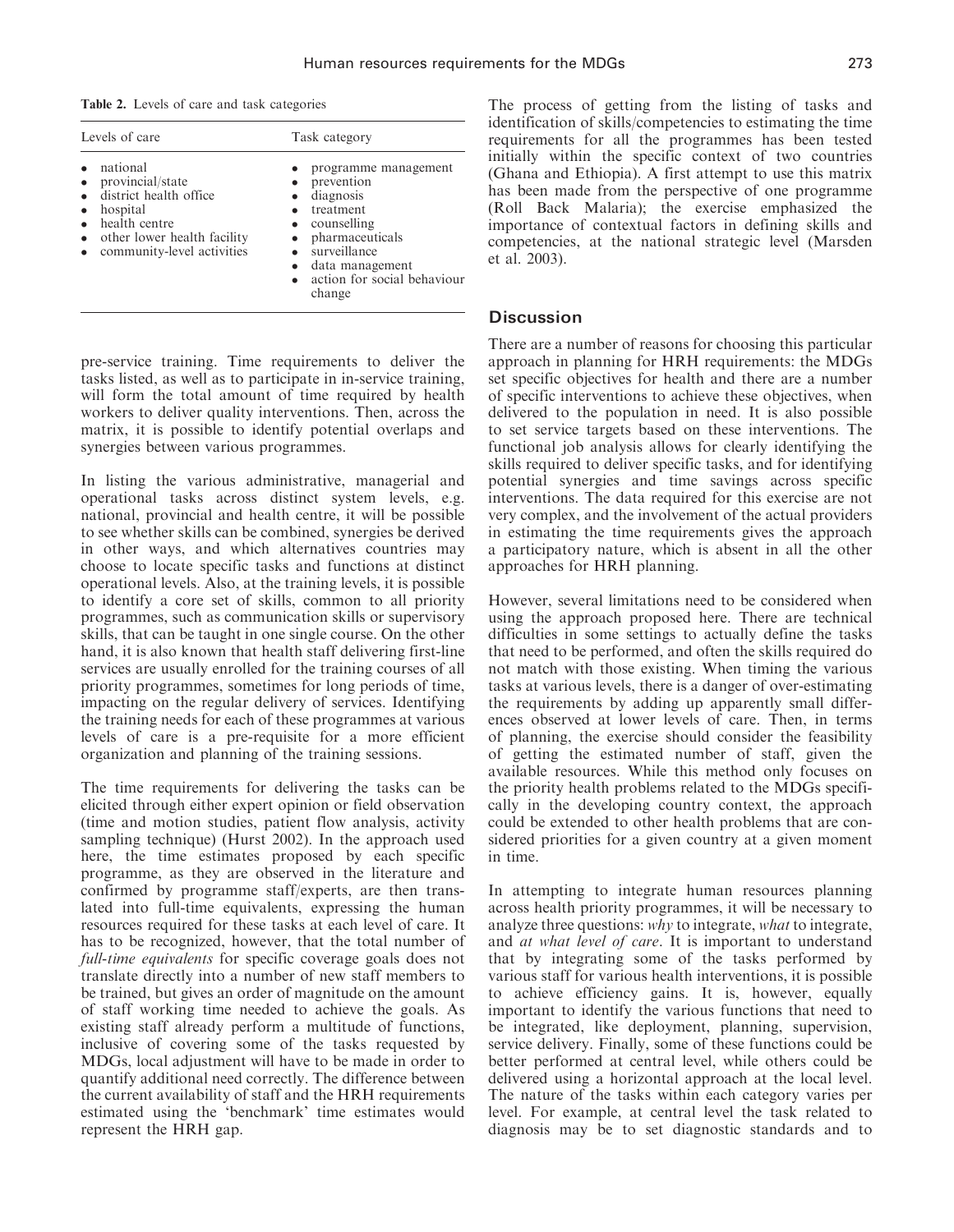determine and ensure equipment needs, whereas at health centre level it may be more related to the diagnostic process itself. However, such a change has many implications. Policies and the legal framework governing the authority for certain categories of staff to provide specific interventions may need to be reviewed and amended. This is not an easy process, since it implies dealing with social values and professional boundaries, as well as negotiating to define and agree upon new roles. Moreover, these new roles, authorities and functions must be negotiated in such a way as to gain social acceptance. Inevitably, this will require public debate and discourse, and often considerable advocacy for society to accept such change.

While concentration of effort leads to relatively rapid results during the first phases, the final coverage goals of a priority programme can often only be achieved by combining forces with other supportive programme interventions and use of multi-skilled health workers. Therefore, combining and/or expanding skills throughout a sub-set of purpose trained health workers may be a solution to increase effectiveness of the programme implementation. The engagement of the private sector, both for-profit and not-for-profit (faith-based or charitable NGOs), is another issue that needs to be considered in the attempt to integrate human resources for priority health problems.

At country level, specific aspects of the organization and management of health systems will need to be considered when implementing such an approach. The planning of HRH for priority health interventions should not be performed at the expense of other health sector needs. A thorough investigation of the available resources for the planned human resources, as well as for the services they need to provide, will be the first and most important step of this approach. A sequence of proposed steps to follow is depicted in Figure 3.

One of the major limitations in applying this approach consistently is the lack of detailed data about the health workforce at country level. Countries that have the most need of resources in order to achieve the MDGs are also the ones which usually lack the information/data on the current level and distribution of their health workforce, and have a limited capacity to analyze and plan for future HRH. Also, for some countries, it may be the case that the

| <b>HRH</b>                     |                  | <b>HIV/AIDS</b> | TB                       | Malaria                                                                                                                                                                                                                                                          | <b>MPS</b> | <b>IMCI</b> | Polio/EPI                                                                                                                                                      | Other<br>priorities |
|--------------------------------|------------------|-----------------|--------------------------|------------------------------------------------------------------------------------------------------------------------------------------------------------------------------------------------------------------------------------------------------------------|------------|-------------|----------------------------------------------------------------------------------------------------------------------------------------------------------------|---------------------|
| Towards integrated<br>planning | ٠<br>٠<br>٠<br>٠ | Gap analysis    | Mobilizing for HRH needs | Selecting interventions and analysing time and current tasks<br>Reviewing current HRH stock and distribution<br>of community input to health care<br>Identifying additional work force needs<br>Building the health system infrastructure, facilities, logistics |            |             | Redistributing tasks/activities across existing workforce, considering the role<br>Integrating external resources into national health systems and HR planning |                     |

Figure 3. Integrated cross-cutting HRH planning for priority health interventions

current level of HRH is simply not enough to achieve the targets, despite increased investment in education (absolute shortage, or gap). For other countries, targets can be achieved through a combination of increasing investment in education for health professions and a more efficient use of existing HRH (relative shortage, or need). Therefore, a simple methodology for assessing the current HRH availability and for estimating the future requirements of HRH, based on health needs and targets of the MDGs, would be a helpful tool for developing countries to plan their health workforce.

## **Conclusions**

Traditionally, several methods for HRH planning have been used, ranging from health workforce to population ratios to standard staffing norms for individual health facilities. Different methods have addressed the supply side of the health workforce, the demand side, or both. These methods have largely failed to recognize the effects of shared competencies, the potential of substitution between health professions and the multiple tasks performed by a particular category of provider (Birch et al. 2003). These approaches to addressing workforce imbalances, attrition rates and population changes may still be useful for country-level planning. However, new thinking is required for the emerging context of health care. HRH planning must adopt a more integrated approach and consider the potential of redistributing tasks between health professions, mobilizing the community and integrating external resources into national HRH planning.

The method proposed here can be used as an alternative approach to the traditional health workforce planning methods. It builds and expands on existing tools, and responds to the ever greater need for reaching higher degrees of efficiencies in staff utilization, which is of prime importance to reach the MDGs. The approach adopted is to first conduct a gap analysis between what is required to achieve the tasks of each programme, in terms of health workforce, and what is actually available at country level. The results of this analysis could then be used, in particular in the developing countries' context, for the elaboration of integrated sector-wide strategies. This would better respond to priority health problems and to human resources constraints resulting from competing programme objectives. It is expected that this will lead to a more balanced distribution of staff between priority programmes. This response will require changes in how elements of the workforce are trained and expected to work together to meet the changing needs of the health system.

#### References

- Adams O, Wood A. 1990. Physician resource planning. The ''adjusted service target approach''. A suggested pilot project. Prepared for the Royal College of Physicians and Surgeons of Canada. Ottawa: Curry Adams & Associates, Inc.
- Bellagio Study Group on Child Survival. 2003. Knowledge into action for child survival. The Lancet 362: 323–7.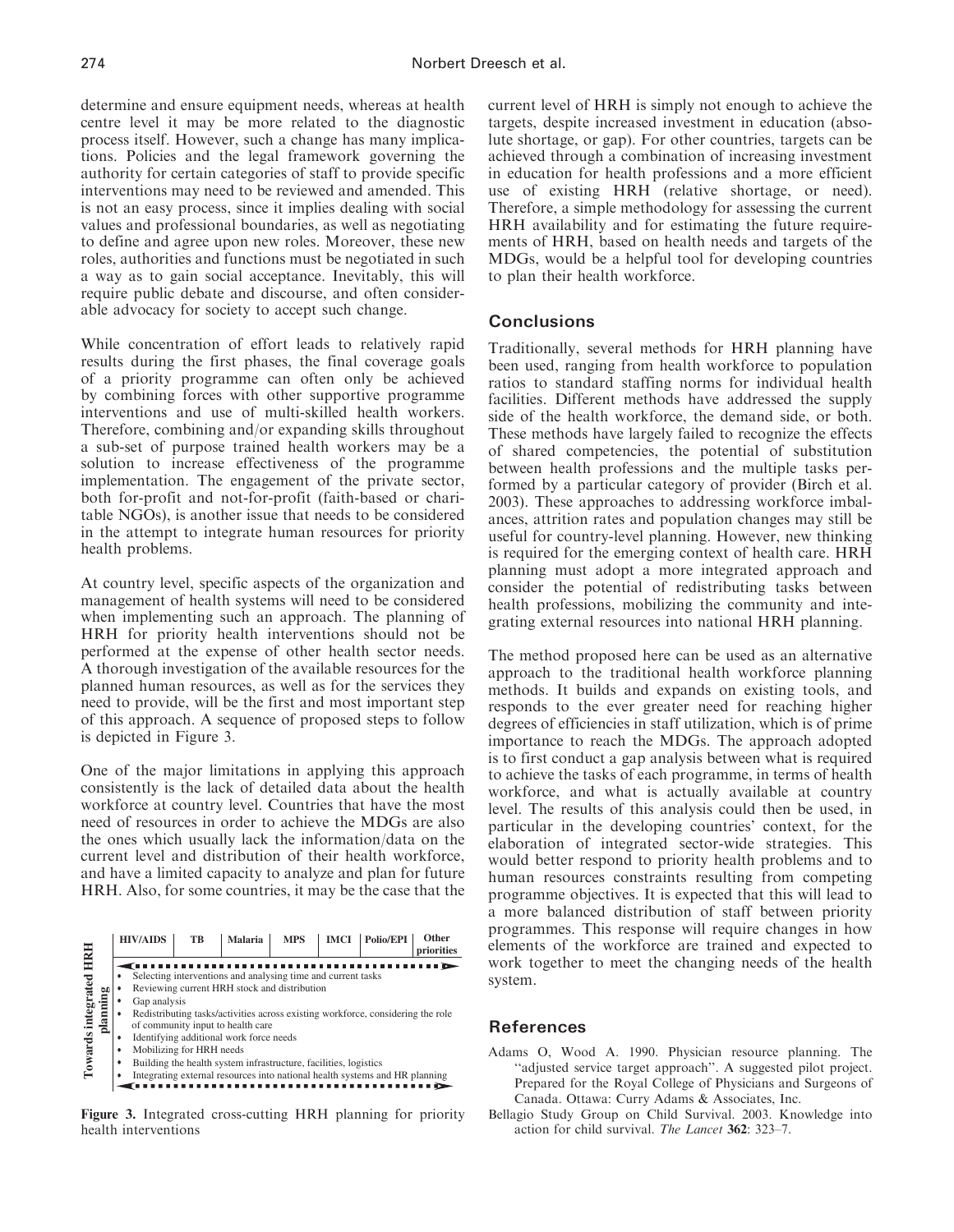- Bergstrom K. 2002. Training for better TB control: Human resource development for TB control – a strategic approach within country support. Geneva: World Health Organization, WHO/CDS/TB/ 2002.301.
- Birch S, O'Brien-Pallas L, Alksnis C, Murphy G, Thompson D. 2003. Beyond demographic change in human resources planning: an extended framework and application to nursing. Journal of Health Services Research and Policy 8: 225–9.
- Bloor K, Maynard A. 2003. Planning human resources in health care: towards an economic approach. An international comparative review. Ottawa: Canadian Health Services Research Foundation.
- Bryce J, el Arifeen S, Pariyo G et al. 2003. Reducing child mortality: can public health deliver? The Lancet 362: 159–64.
- DfID, UNICEF, USAID and WHO. 2003. The analytic review of the Integrated Management of Childhood Illness Strategy. Geneva: World Health Organization.
- Dussault G, Adams O, Fournier P. 1997. Human resources planning in health and population services. Instituto de Medicina Social. Universitade do estado de Rio de Janeiro. Serie 'Estudos em Saude Colectiva' 158.
- Fulop T, Roemer MI. 1987. Reviewing health manpower development. A method of improving national health systems. Public Health Papers no. 83. Geneva: World Health Organization.
- Gove S. 1997. Integrated management of childhood illness by outpatient health workers: technical basis and overview. The WHO Working Group on Guidelines for Integrated Management of the Sick Child. Bulletin of the World Health Organization 75 (Suppl. 1): 1–24.
- Hall T, Meija A, 1978. Health manpower planning: principles, methods, issues. Geneva: World Health Organization.
- Hornby P, Ray DK, Shipp PJ, Hall TL. 1980. Guidelines for health manpower planning. Geneva: World Health Organization.
- Hurst K. 2002. Selecting and applying methods for estimating the size and mix of nursing teams. Systematic review of the literature commissioned by the Department of Health, April 2002. Leeds: Leeds University.
- IHHRDP. 1995. Integrated health human resources development: pragmatism or pie in the sky. National Framework. Ottawa: IHHRD Project.
- Jones G, Steketee RW, Black RE et al. 2003. How many child deaths can we prevent this year? The Lancet 362: 65–71.
- Kurowski C, Wyss K, Abdulla S, Yemadji N, Mills A. 2003. Human resources for health: requirements and availability in the context of scaling up priority interventions. Case studies from Tanzania and Chad. A report for the UK Department for International Development. London: Health Economics Financing Programme, London School of Hygiene and Tropical Medicine.
- Lee J. 2003. Speech to the Fifty-sixth World Health Assembly. Geneva: World Health Organization.
- Markham B, Birch S. 1997. Back to the future: a framework for estimating health-care human resource requirements. Canadian Journal of Nursing Administration 10: 7–23.
- Marsden P, Edmonson J, Davies A et al. 2003. Capacity development for Roll Back Malaria (RBM). Report on: Development of a needs assessment and planning tool for human resource development for Roll Back Malaria including reports of visits to Ghana and Ethiopia. Geneva: World Health Organization.
- Mathers CD, Stein C, Ma Fat D et al. 2002. Global Burden of Disease 2000: version 2 methods and results. Discussion Paper no. 50. Geneva: Global Programme on Evidence for Health Policy, World Health Organization.
- Mathers CD, Bernard C, Moesgaard Iburg et al. 2003. Global Burden of Disease in 2002: data sources, methods and results. Discussion Paper no. 54. Geneva: Global Programme on Evidence for Health Policy, World Health Organization.
- McKinsey Group. 2003. Achieving GAVI's immunization goals. GAVI Board meeting. New York: McKinsey & Co.
- Moore FI. 1999. Guidelines for task analysis and job design. Geneva: World Health Organization.
- Murphy GT. 2002. Methodological issues in health human resource planning: cataloguing assumptions and controlling for variables in needs-based modelling. Canadian Journal of Nursing Research 33: 51–70.
- O'Brien-Pallas L, Baumann A, Donner G et al. 2001a. Forecasting models for human resources in health care. Journal of Advanced Nursing 33: 120–9.
- O'Brien-Pallas L, Birch S, Baumann A, Murphy G. 2001b. Integrated workforce planning, human resources and service planning. Human Resources Development Journal 5: 1–3.
- Tulloch J. 1999. Integrated approach to child health in developing countries. The Lancet 354: 16–20.
- United Nations. 2000. United Nations Millennium Declaration. United Nations General Assembly Resolution 55/2. New York: United Nations.
- WHO. 1990. Coordinated health and human resources development. Report of a WHO Study Group. Geneva: World Health Organization.
- WHO. 1999. What is DOTS? A guide to understanding the WHOrecommended TB control strategy known as DOTS. Geneva: World Health Organization.
- WHO. 2001. Human Resources for Health: A toolkit for planning, training and management. Geneva: World Health Organization. Available online at: [http://hrhtoolkit.forumone.com/index. html].
- WHO. 2002a. Leading the health sector to HIV/AIDS. Geneva: World Health Organization.
- WHO. 2002b. The Multi-Country Evaluation of IMCI Effectiveness, Cost and Impact (MCE). Progress Report May 2001-April 2002. Geneva: World Health Organization, WHO/FCH/CAH/02.16.
- WHO. 2003. Global tuberculosis control: surveillance, planning, financing. WHO Report 2003. Geneva: World Health Organization, WHO/CDS/TB/2003.316.
- WHO. 2004. Making pregnancy safer: the critical role of the skilled attendant. A joint statement by WHO, ICM and FIGO. Geneva: World Health Organization.
- WHO and UNICEF. 1999. IMCI. Management of childhood illness in developing countries: Rationale for an integrated strategy. Geneva: World Health Organization.
- WHO and UNICEF. 2003. Africa Malaria Report 2003. Geneva: World Health Organization/UNICEF, WHO/CDS/MAL/2003. 1093.
- WHO, UNICEF and UNFPA. 2004. Maternal mortality in 2000. Estimates developed by WHO, UNICEF and UNFPA. Geneva: World Health Organization.

## **Biographies**

Norbert Dreesch, BA, MSc, started at the World Health Organization (WHO) in Geneva in 1980. He has undertaken various roles in WHO, including 3 years in WHO Vanuatu Country Office and participation in WHO missions related to health sector analysis and planning in other Pacific island countries. He is currently a Technical Officer in the Department of Human Resources for Health, responsible for development of country assessments of the impact of HIV/AIDS on the health workforce in collaboration with the HIV/AIDS Department, responsible for collaboration with HIV task groups on scaling up access to antiretroviral therapy and country support for scaling up access to human resources for ART.

Carmen Dolea, MD, MSc, has 4 years experience in hospital clinical work, plus over 3 years experience in academic research on